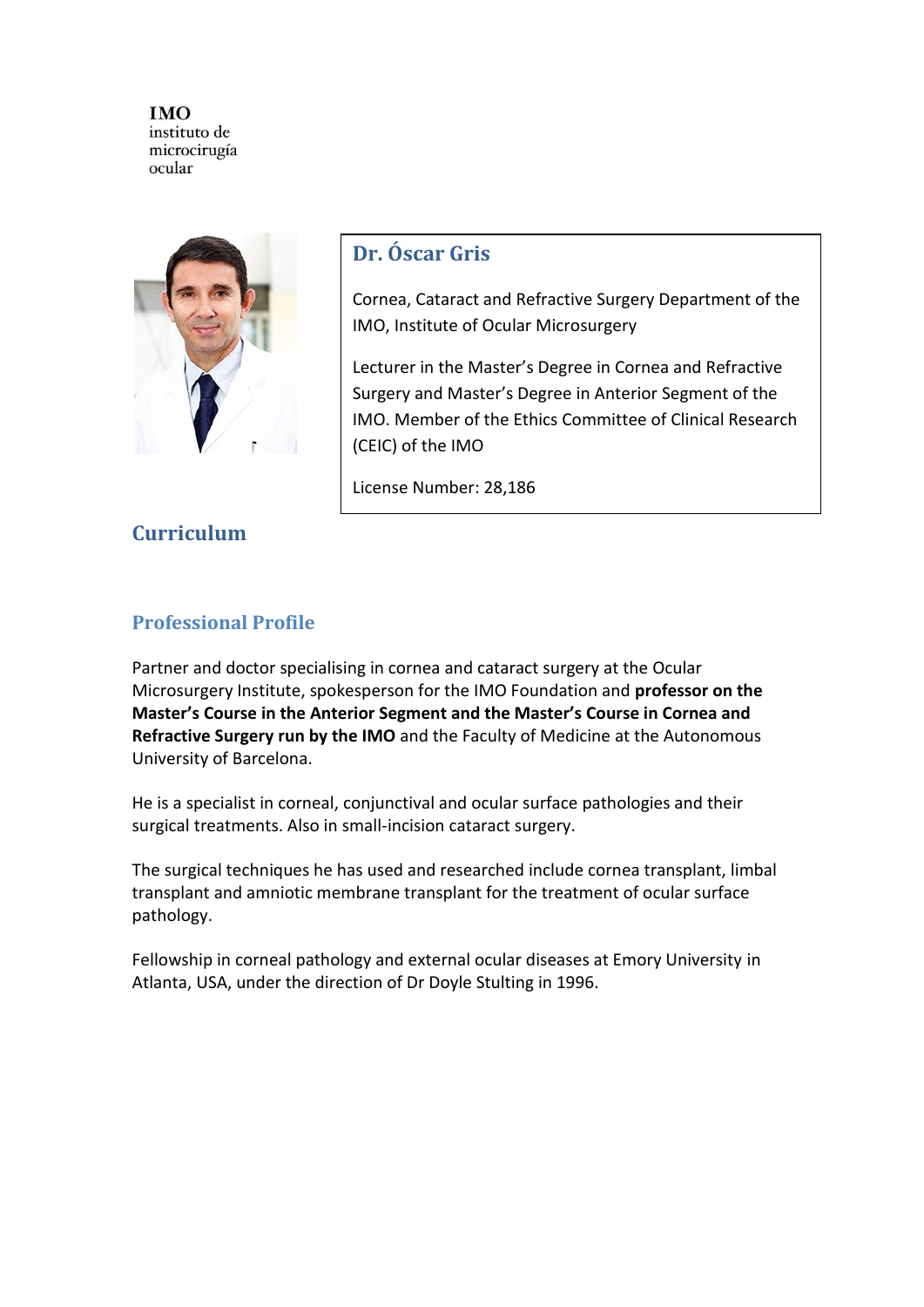#### **Training**

Dr Óscar Gris has a Bachelor's of Medicine and Surgery from the Autonomous University of Barcelona and a specialist in ophthalmology since 1996.

Ophthalmology residency at Vall d'Hebrón General Hospital (Autonomous University of Barcelona).

Fellowship in corneal pathology and external ocular diseases at Emory University, Atlanta (1996), under the direction of Dr R. Doyle Stulting.

In 2004, he became Doctor of Medicine and Surgery from the Autonomous University of Barcelona with the doctoral thesis "Transplante de membrana amniótica en patología de la superficie ocular" (*Transplantation of amniotic membrane in ocular surface pathology*, cum laude).

### **Specialisation**

He specialises in corneal, conjunctival and ocular surface diseases and surgery.

The surgical techniques he has used and researched include corneal transplantation, limbal transplantation and amniotic membrane transplantation for the treatment of ocular surface pathology.

He also has extensive experience in small-incision cataract surgery..

## **Professional Appointments**

He has worked in the Ophthalmology Department of Mútua de Terrassa Hospital (1997–98) and Sant Pau Hospital (1999–2004).

Clinical Hospital of Barcelona, where he held the post of section head and associate lecturer in Ophthalmology (University of Barcelona) until October 2006.

Since October 2006 he has practised exclusively at the IMO, where he has worked since January 1997.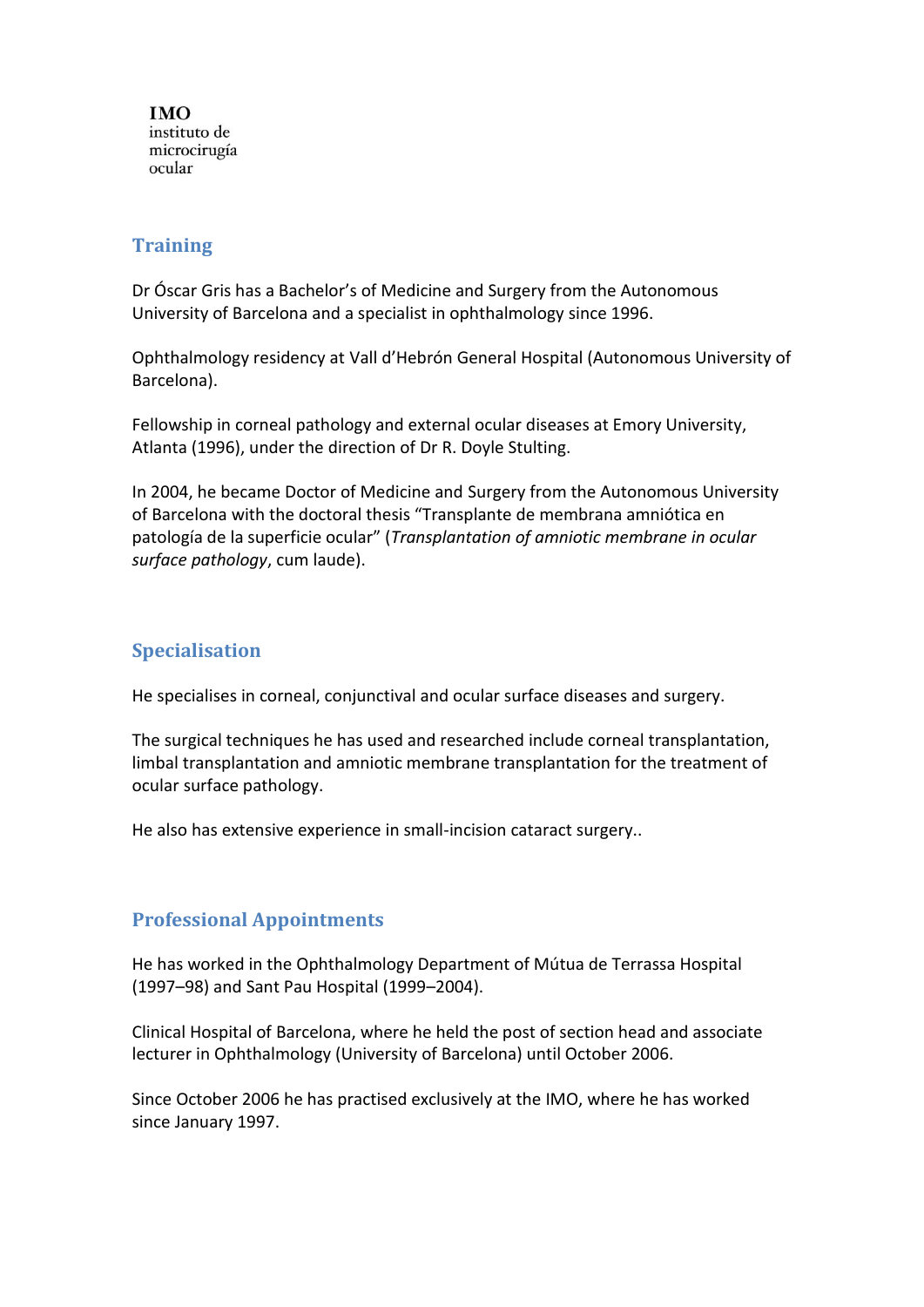#### **Teaching**

Lecturer at the School of Medicine of Vall d'Hebron General Hospital (Autonomous University of Barcelona) for the academic years 1994 to 1996.

Lecturer at the School of Optics and Optometry (Polytechnic University of Catalonia) of Terrassa in 1997 and 1998.

From 1999 to 2004 he lectured in Ophthalmology theory and practice at the Medical School of Santa Creu i Sant Pau Hospital (Autonomous University of Barcelona).

He later lectured in theory and practice as an associate lecturer in Ophthalmology at the Medical School of the Clinical Hospital of Barcelona (University of Barcelona) until October 2006.

### **Research**

He has undertaken and/or participated in numerous research projects, 31 of which have been published in international scientific journals. He has worked on three FIS (Health Research Fund) research projects related to corneal transplantation (one as principal researcher).

He is currently involved in several research projects on corneal transplantation and the treatment of ocular surface diseases (cornea, conjunctiva and sclero-corneal limbus).

### **Memberships**

- European Society of Cornea and Ocular Surface Disease Specialists
- Spanish Ocular Surface and Cornea Group
- Spanish Ophthalmology Society
- Catalan Ophthalmology Society
- Spanish Society of Ocular Refractive Implant Surgery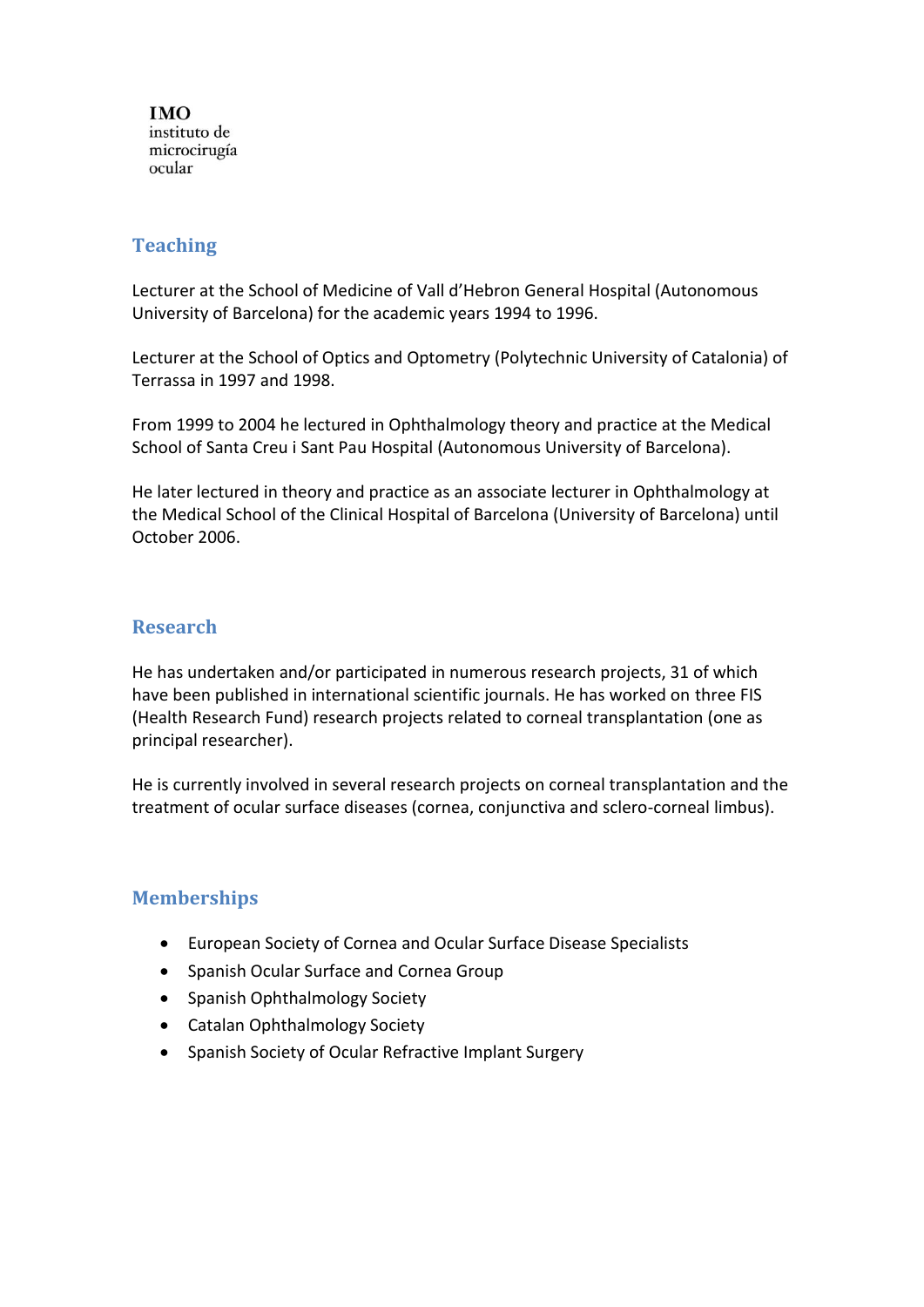#### **Publications**

He has published more than 50 publications in international ophthalmology journals as author or co-author.

Author or co-author on more than 30 chapters in ophthalmology books (Spanish and international). Editor on two ophthalmology books.

Evaluator of the journals British Journal of Ophthalmology, Journal of Cataract and Refractive surgery and archives from the Spanish Ophthalmology Society.

Member of the publishing committee for the journal "Superficie Ocular y Córnea" (Cornea and Ocular Surface). Member of the editorial board for the "Journal of Emetropia".

Most recently:

Paula Verdaguer, **Gris O.**, Ricardo Casaroli-Marano, Daniel Elies, Gerardo Muñoz Gutierrez, Güell J.L. Intraocular lens opacification after endotelial keratoplasty as analyzed by enviroment scanning electron microscopy. Cornea 2015. Aug ;34(8):972-5. doi:10.1097/ICO.0000000000000468

Güell J.L., Verdaguer P, Elies D, **Gris O**., Manero F. Persistent stromal scar after PRK and CXL: different preoperative findings, similar complication. J Refract Surg 2015 Mar;31(3): 211-2

Soler N, Romero-Aroca P, **Gris O.**, Camps J, Fernandez-Ballart J. [Corneal endothelial](https://www.ncbi.nlm.nih.gov/pubmed/25661124)  [changes in patients with chronic obstructive pulmonary disease and corneal](https://www.ncbi.nlm.nih.gov/pubmed/25661124)  [vulnerability to cataract surgery.](https://www.ncbi.nlm.nih.gov/pubmed/25661124) Cataract Refract Surg. 2015 Feb;41(2):313-9. doi: 10.1016/j.jcrs.2014.04.043.

J.L. Güell, M. Morral, **Gris O.,** D. Elies, F. Manero. (Manuscript 2015-35) Comparison of 20% SF6 versus air as Tamponade in Descemet membrane Endothelial Keratoplasty. Ophthalmology 2015;-1-8 2015. [http://dx.doi.org/10.1016/j.ophtha.2015.05.013.](http://dx.doi.org/10.1016/j.ophtha.2015.05.013)

Güell J.L., Verdaguer P, Mateu-Figueras G, Elies D, **Gris O.**, El Husseiny MA, Manero F, Morral M. SMILE Procedures With Four Different Cap Thicknesses for the Correction of Myopia and Myopic Astigmatism. J Refract Surg. 2015 Sep 1;31(9):580-5.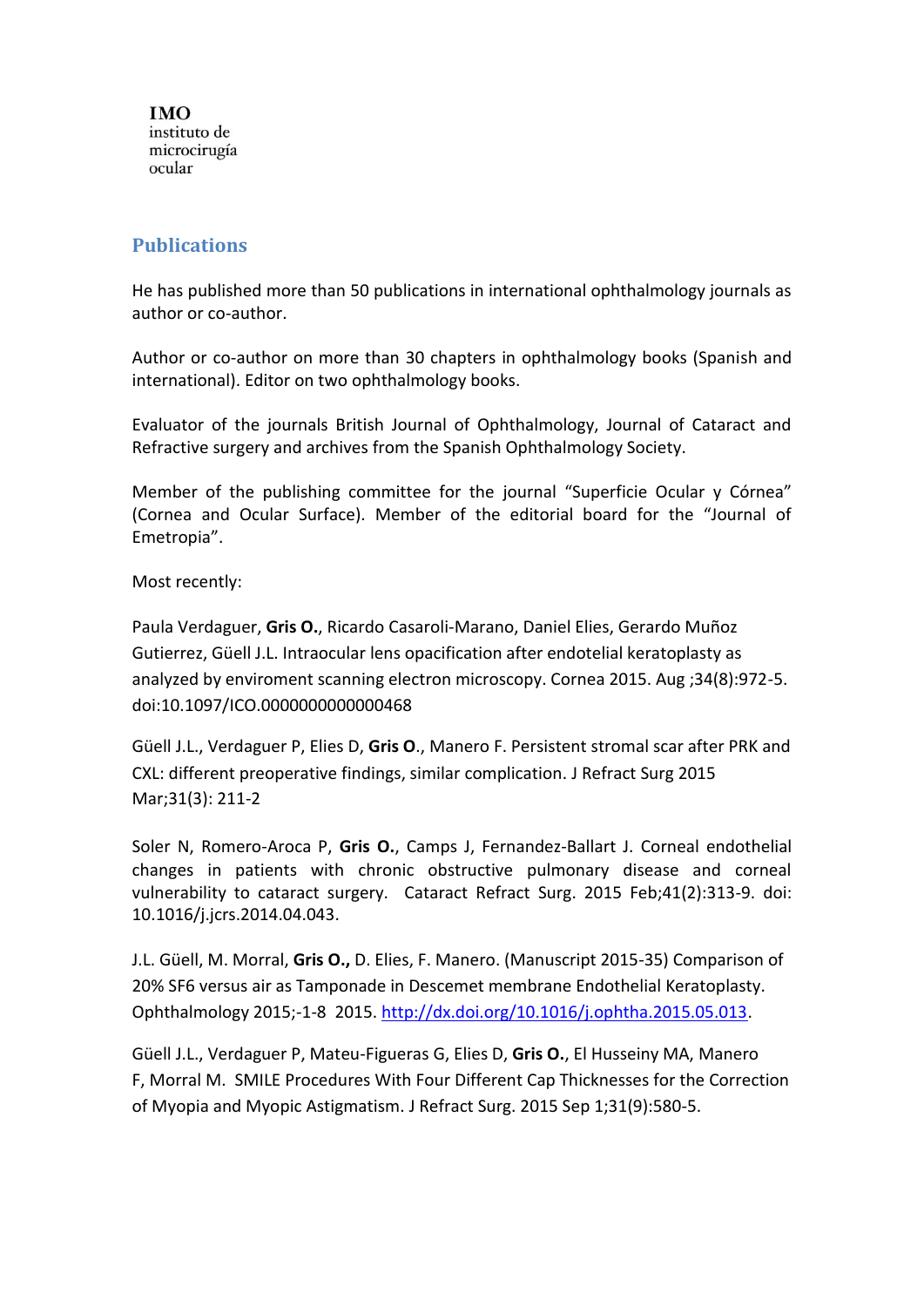Güell J.L., Verdaguer P, Elies D, **Gris O.**, Manero F. Corneal impairment in a patient with type 2 dystal arthogryposis. Eye Contact Lens 2015 Jan ;41(1): e5-8. Doi.10.1097/ICL. 0b013e3182a2f881

Barbany M, **Gris O.**, Güell J.L. Therapeutic sectorial full-thickness sclero-keratoplasty for recurrent fungal keratitis. Arch Soc Esp Oftalmol 2014. Pii: S0365-6691(14)00184- 1:doi. 10.1016/j.oftal.2014.04.024 (Epub ahead of print)

Morral M, Güell J.L., El husseiny M, Elies D, **Gris O.**, Manero F. Paired-Eye comparison of corneal endothelium cell counts after Unilateral Iris-Claw Phakic Intraocular Lenses. J Cataract Refract Surg 2016; 42:117–126

Verdaguer P, Güell J.L**.**, Mateu-Figueres G, Elies D, **Gris O.**, Manero F, Morral M. Unilateral Iris-claw Intraocular Lens Implantation for Aphakia: A Paired-Eye Comparison. Accepted at the Cornea Journal on July 2016

Güell JL, El Husseiny MA, Manero F, **Gris O**, Elies D. **(2014)**. Historical review and update of surgical treatment for corneal endothelial diseases. Ophthalmol Ther; 3: 1- 15.

Güell JL. El Husseiny M, Manero F, Elies D, **Gris O**. **(2014).** Artisan-Verysise Lens Secondary Implantation in Aphakic Eyes. Journal of the Egyptian Society of Cataract and Refractive Surgery. 2014 February; Cataract & Cornea-Volume 20:1-10

Ponce C, **Gris O**, Elies D, Güell JL. **(2014)**. Progressive Corneal Clearance After a DMEK Graft Partially Folded Over on Itself in a Non-Fuchs Pseudophakic Eye. Cornea 2014;33(9): 985-987. Doi. 10.1097/ ICO.0000000000000195

Güell JL, Verdaguer P, Mateu-Figueras G, Elies D, **Gris O**, Manero F, Morral M. **(2014)**. Epithelial ingrowth after LASIK: Visual and refractive results after cleaning the interface and suturing the lenticule. Cornea 2014 Oct:33 (10):1046-1050

Güell JL, Verdaguer. P, Elies D, **Gris O**, Manero F. **(2014)**. Late onset of a persistent deep stromal scarring after PRK and corneal cross-linking in a patient with forme fruste keratoconus. J Refract Surg. 2014 Apr; 30(4):286-8. doi: 10.3928/ bjophthalmol-20140320-09.

Güell J, Verdaguer P, Elies D, **Gris O**, Manero F, Mateu- Figueras G, Morral M. **(2014)**. Secondary iris-claw anterior chamber lens implantation in patients with aphakia without capsular support. Br J Ophthalmol 2014; 98: 658-63.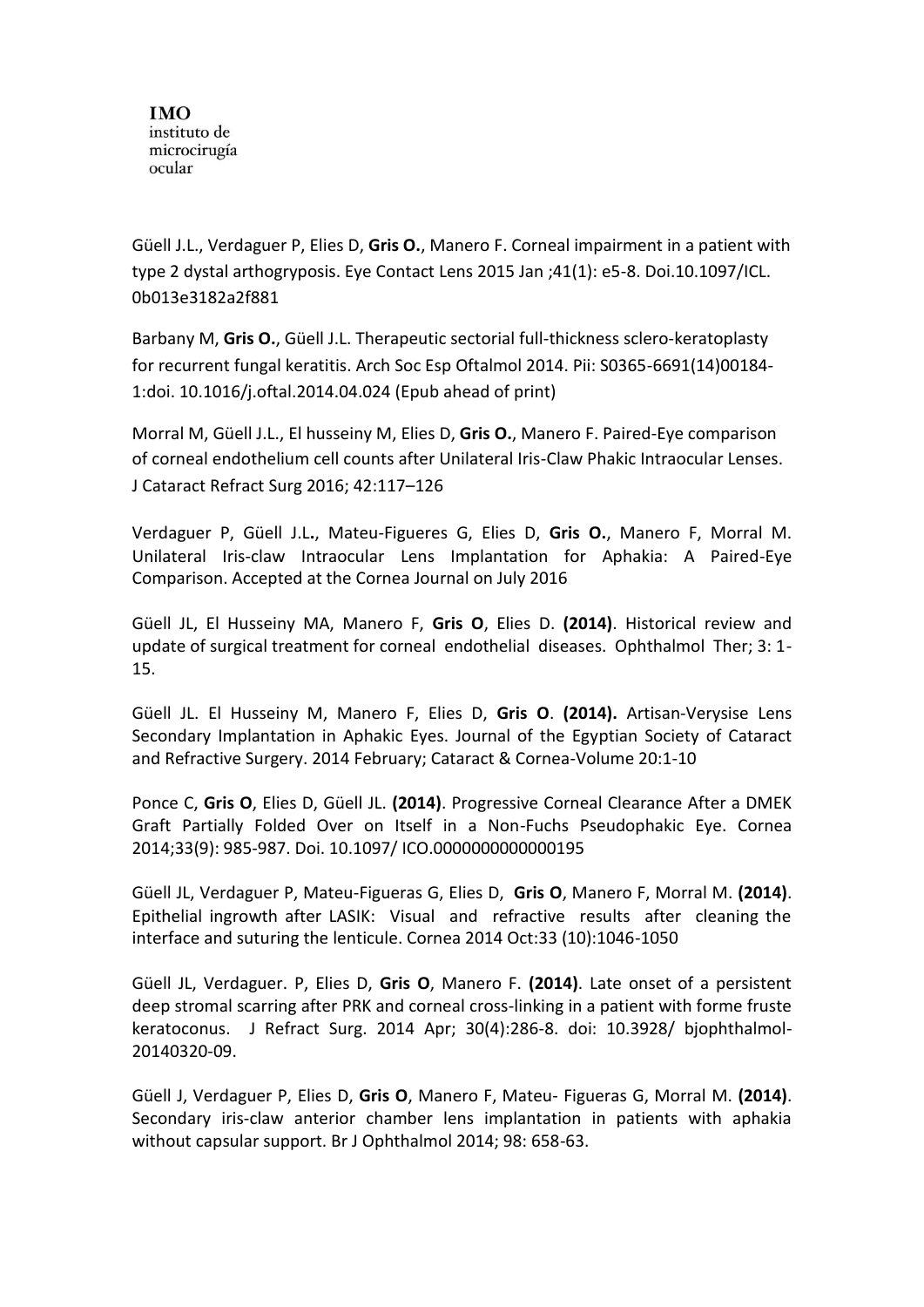Muñoz G, Güell JL, **Gris O**, Elies D, Manero F, Verdaguer P, Ramos R. **(2014)**. Corneal collagen crosslinking in progressive keratoconus: changes in corneal irregularity indices and correlation with the best spectacle-corrected visual acuity. Journal of Emmetropia 2014.

Güell JL, Verdaguer P, Elies D, **Gris O**, Manero F, Mateu-Figueras G. Morral M. **(2014)**. Secondary iris-claw anterior lens implantation in patients with aphakia without capsular support. Br J Ophthalmol. 2014 May; 98(5).658-63. doi: 10.1136/bjophthalmol-2013-304035. Epub 2014. Jan 31.

Verdaguer P, El Husseiny M, Elies D, **Gris O**, Manero F, Güell JL. **(2013)**. Small incision lenticule extraction (SMILE) procedure for the correction of myopia and myopic astigmatism. J Emmetropia 2013;4:191-196.

Güell JL, Verdaguer P, Elies D, **Gris O**, Manero F. **(2013)**. Corneal impairment in a patient with type 2 distal arthrogryposis. Eye Contact Lens 2013; Nov 27

Güell JL, Morral M, **Gris O**, D. Elies, F. Manero. **(2013)**. Bimanual Technique for Insertion and Positioning of Endothelium-Descemet Membrane Graf Descemet Membrane Endothelial Keratoplasty. Cornea 2013; 32(12): 1521–1526. Doi:10.1097/ICO.0b013e3182933aee

#### **Chapters in books**

Ponce C, Elies D, **Gris O**, Güell JL. 2015 MONOGRAPH. Óptica para el cirujano facorefractivo. Chapter 15. C.D. Bases ópticas de las lentes intraoculares multifocales refractivas. Pages 229-233. Chapter 27-2-2: Plata- forma Carl-Zeiss (MEL 90) Pallás H, Güell JL, Elies D, Gris O, Manero F. Page 340 Instituto de Microcirugía Ocular de Barcelona. Editors: Ramón Ruíz Mesa/ Pedro Tañá Rivero. Elsevier. SECOIR Monographs. No. 17.

Güell JL, Verdaquer P, **Gris O**, Manero F, Elies D. Chapter: l. Las lentes fáquicas en cirugía refractiva. J Requested Paper 2014. SEO 2014

Güell JL, Arrondo E, Cortina S, Echevarría J, Gómez Resa, MV, **Gris O**, Hannush S, Mateo C. Chapter: Bos- ton KPro I: Complications. Edition: Springer Publish- ing. Book: Keratoprosthesis and Artificial Corneas: Fundamentals and Surgical Applications. C26 Chap- ters. July 2014.

Verdaguer P, Güell JL, Elies D, **Gris O**, Ponce C, Mane- ro F. 2014 SECOIR Monograph. Biomecánica y arqui- tectura corneal. Chapter: Técnicas de cirugía refrac- tiva corneal y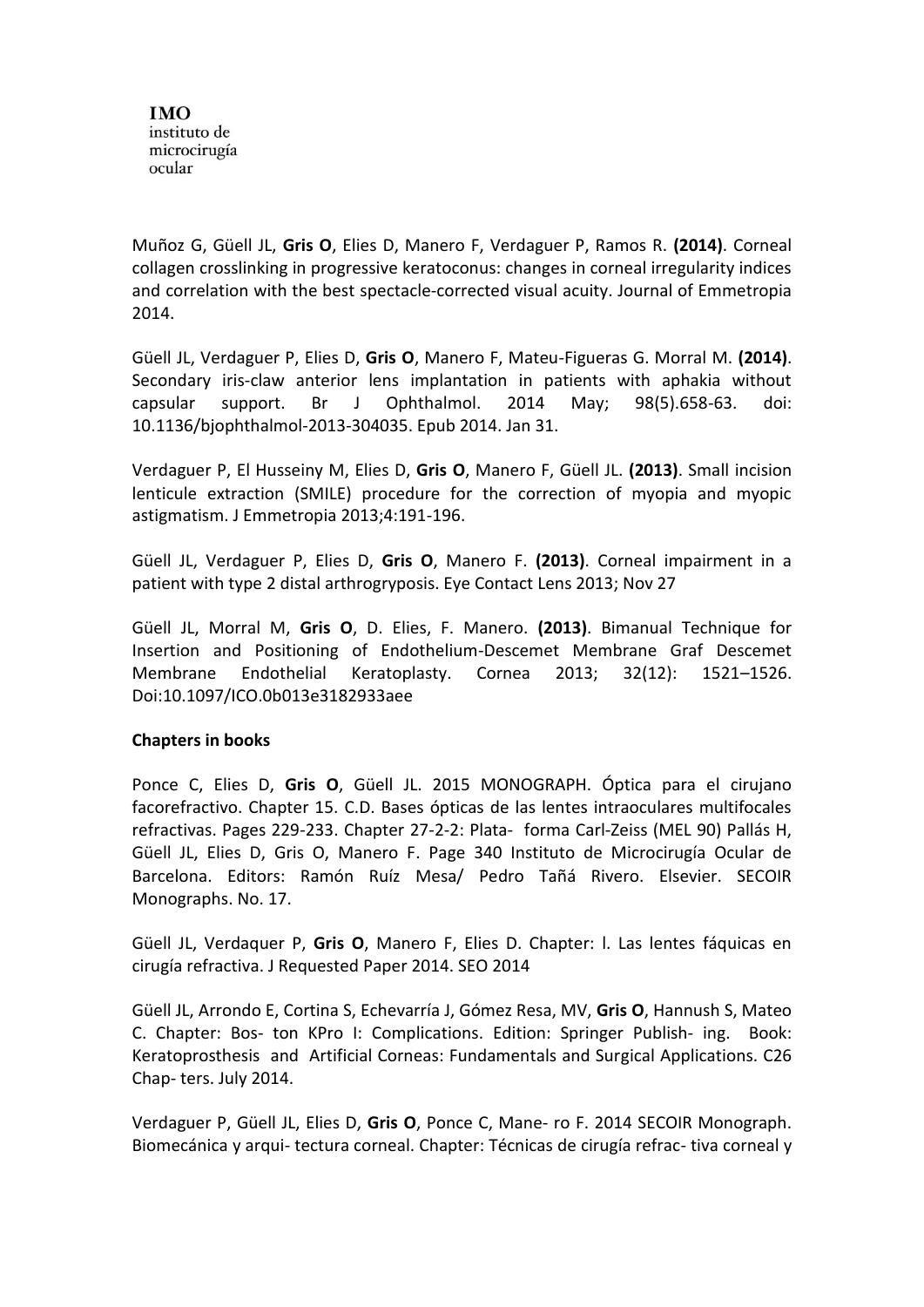biomecánica corneal: LASIK, LASEK, PRK Y SMILE (entregado el 6.2.2014) Biomecánica y arquitectura corneal.

#### **Conferences and courses**

Author or co-author on more than 300 communications / conferences in Spanish and international ophthalmology courses and conferences:

**Gris O.** (2016) Speaker. Lamellar corneal surgery. DALK and DMEK. Video course and wet lab. Course co-director and speaker. Xerencia Xestión Integrada A Coruña Ophthalmology Department A Coruña

**Gris O.** (2016) Speaker. When not to operate: consequences of surface disorders. Course: Ocular surface for anterior segment surgeons. 31st Spanish Society of Ocular Refractive Implant Surgery (SECOIR) Conference. Murcia

**Gris O.** (2016) Speaker. Manual dissection in DALK when the big bubble is not achieved. SECOIR-EUCORNEA Symposium. 31st Spanish Society of Ocular Refractive Implant Surgery (SECOIR) Conference. Murcia

**Gris O.** (2016) Speaker. Keratoplasty and ocular surface. Course on corneal transplants and advanced therapies for the cornea and ocular surface. Fernández-Vega University Institute. Oviedo

**Gris O.** (2016) Speaker. Double bubble in deep anterior lamellar keratoplasty. 14th GESOC Annual Meeting. Refresher course on keratoconus. Madrid

**Gris O.** (2016) Speaker. DMEK. Surgical technique and complications. DMEK and other endothelial keratoplasty video course. Mutua de Terrassa University Hospital Terrassa

**Gris O.** (2016) Speaker. Ocular cicatricial pemphigoid and Stevens-Johnson syndrome. 29th Specialised ophthalmology introductory course. Instituto de Investigaciones Oftalmológicas "Ramón Castroviejo." Madrid

**Gris O.** (2016) Speaker. Indications and complications of scleral contact lenses. Postgraduate course on ocular surface. Santa Creu i Sant Pau Hospital. Autonomous University of Barcelona (UAB). Barcelona

**Gris O.** (2015) Speaker. Role of corneal cross-linking in infectious keratitis. Forum Arruzafa. Cordoba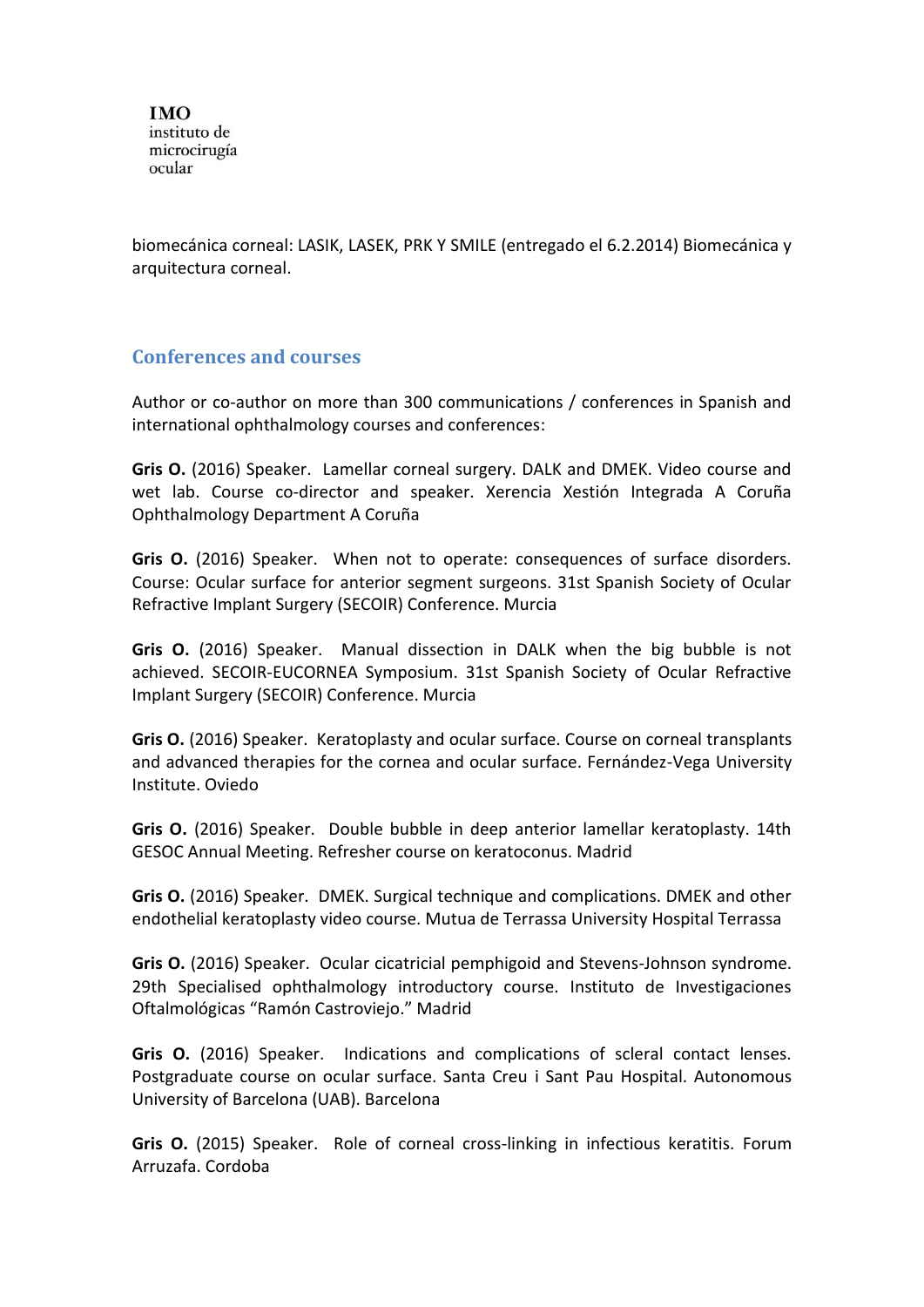**Gris O.** (2015) Speaker. Refresher on amniotic membrane transplantation. Refresher symposium on ocular surface disorders and oculoplastic surgery. Barcelona

**Gris O.** (2015) Speaker. Moderate-severe dry eye. Patient quality of life prospects. 91st Spanish Ophthalmology Society Conference. Seville

**Gris O.** (2015) Speaker. When is an amniotic membrane transplant and/or epitheliectomy appropriate in limbal stem cell deficiency? 91st Spanish Ophthalmology Society Conference. Seville

**Gris O.** (2015) Speaker. DMEK: a more physiological transplant procedure. Cornea refresher session. Josep Trueta University Hospital. Girona

**Gris O.** (2015) Speaker. Surgical technique in DMEK. Functional results and complications. Valencian Ophthalmology Society Conference. Valencia

**Gris O.** (2015) Speaker. Limbal and corneal epithelial stem-cell transplantation. 14th Spanish Tissue Bank Association National Conference. Zaragoza

**Gris O.** (2015) Speaker. Keratoplasty in ocular surface reconstruction. Postgraduate course on ocular traumatology. Instituto Barraquer. Barcelona

**Gris O.** (2015) Speaker. Ocular cicatricial pemphigoid and Stevens-Johnson syndrome. 28th Specialised ophthalmology introductory course. Instituto de Investigaciones Oftalmológicas "Ramón Castroviejo." Madrid

**Gris O.** (2015) Speaker. Complex clinical ocular surface cases. Postgraduate course on the cornea and ocular surface. Santa Creu i Sant Pau Hospital. Autonomous University of Barcelona (UAB). Barcelona

**Gris O.** (2014). Meeting coordinator: Surface and Glaucoma. Mediterranean Conference. Barcelona.

**Gris O.** (2014). Speaker. Controlling intraocular pres- sure without forgetting the ocular surface. Trends in Glaucoma. Surgical and Medical Meeting. Barcelona.

**Gris O.** (2014). Speaker. Keratoplasty in acanthamoe- ba keratitis. 5th ASETCIRC Congress. Madrid.

**Gris O.** (2014). Speaker. Update on endothelial trans- plantation. Surface and Glaucoma. Mediterranean Conference. Barcelona.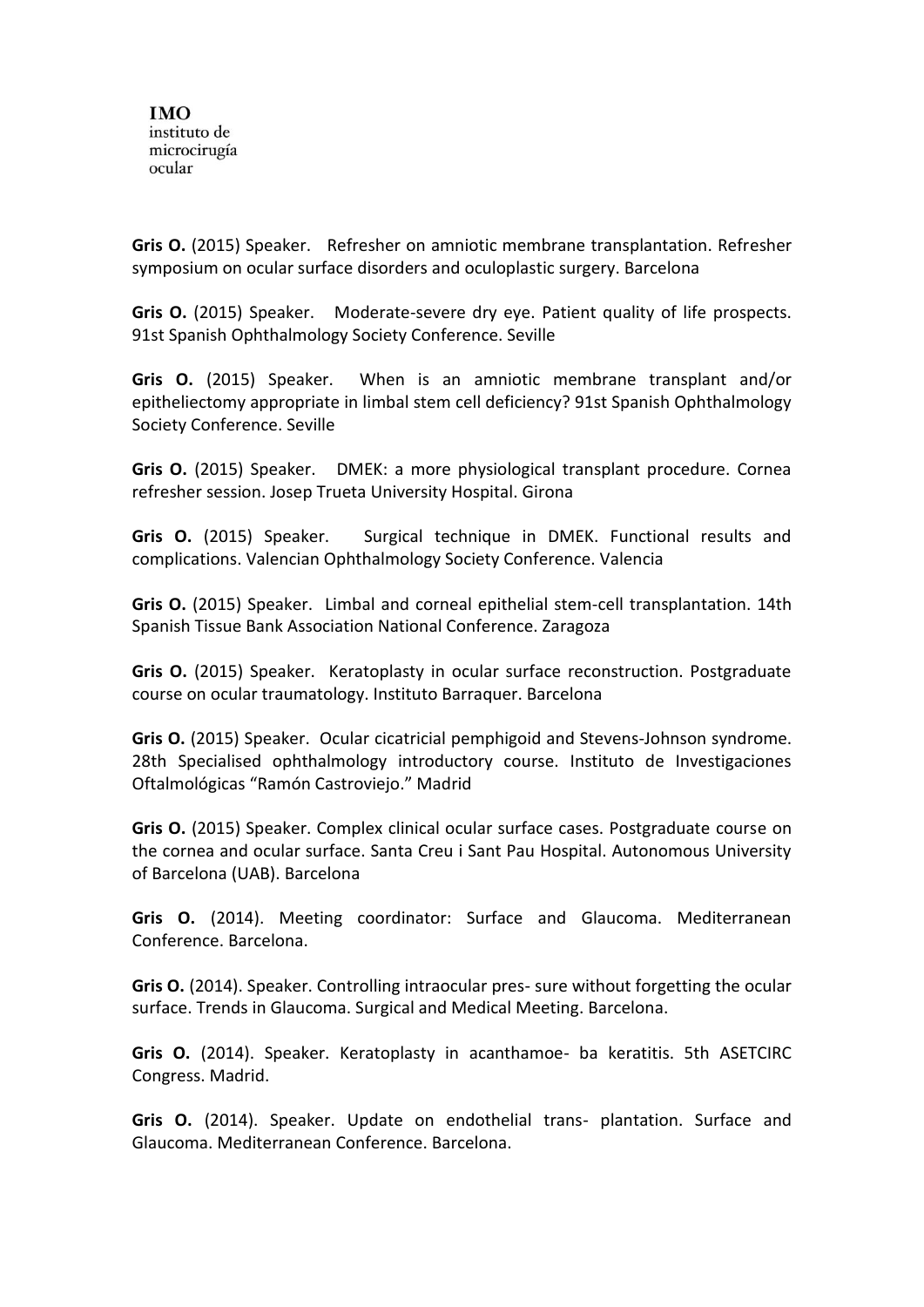**Gris O.** (2014). Speaker. Advances in corneal trans- plants. 11th National meeting of transplant coordina- tors and communication professionals. Saragossa.

**Gris O**. (2014). 1) Speaker. Acanthamoeba keratitis. Course on corneal infections. 2) Speaker. Surgical treatment of corneal dystrophies. Course on corneal dystrophies. 29th SECOIR Congress. Alicante. May 2014. 3) Speaker. Corneal large-diameter transplants. EUCORNEA/SECOIR Symposium. Surgical cornea. 4) Speaker. DALK versus penetrating keratoplasty. Results in keratoconus. 7th Keratoconus Society Con- gress. 5) Speaker. Keratoplasty in keratoconus: DALK with Big Bubble technique. Session: intraocular lenses and keratoplasty in keratoconus. 29th SECOIR Con- gress. Alicante.

**Gris O.** (2014). Speaker. Current indications for pen- etrating keratoplasty in endothelial pathology. 12th Annual GESOC Meeting. Madrid.

**Gris O.** (2014). Speaker. DALK in keratoconus with manual dissection technique. Live surgery course of the San Carlos Clinical Hospital. Madrid.

**Gris O**. (2013). Course Director. Lamellar Keratoplasty. Instituto Alcon. Barcelona**.**

**Gris O.** (2013). Speaker. 1) Ocular surface caustication. 2) DMEK Ocular Traumatology Course. 40th Meeting of the Galician Ophthalmology Society. Lugo.

**Gris O.** (2013). Speaker. Causes of impaired ocular surface after ophthalmic surgery and importance of the pre-surgical study of ocular surface. Angelini-Equipsa Symposium. 44th Conference of the Cata- lonian Ophthalmology Society. Barcelona.

**Gris O.** (2013). Speaker. Bilateral corneal epithelial cysts. Course on Corneal Nightmares. Bilbao.

**Gris O.** (2013). Video Symposium. DMEK: surgical technique. Video Symposium: endothelial keratoplas- ty. 4th ASETCIRC Congress. Seville.

**Gris O.** (2013). Speaker. 1) Antiangiogenic drugs. Course on corneal neovascularisation. 2) Speaker. IOL opacification after DSAEK. Course on lamellar kera- toplasty: anterior and posterior. 3) Video Symposium. DALK in descemetocele cases. Video Symposium: Surgical manoeuvers and complicated cases. 28th SECOIR Congress. Barcelona.

**Gris O.** (2013). Speaker. Recurring pterygium surgery. 11th Annual Meeting of the Spanish Ocular Surface and Cornea Group, GESOC. Seville.